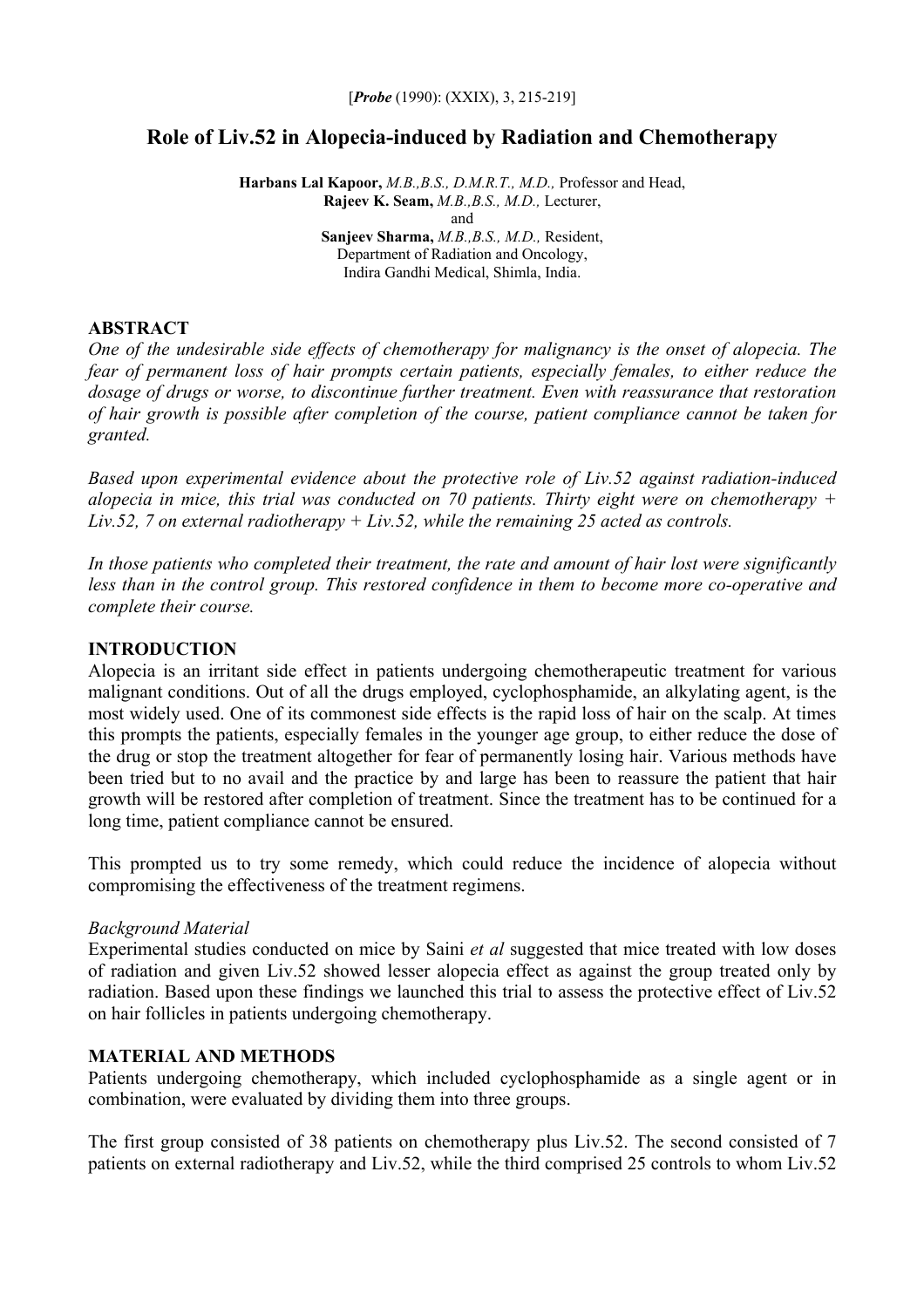was not added to the treatment regimen. The control group also consisted of historical controls treated previously. In all 70 patients were included in our study.

Hair loss was assessed by physical examination and a history of falling off of the hair by the patient herself at the time of combing, mentioning the amount of hair loss.

### *Chemotherapy Group*

Standard regimens of chemotherapy as included in Cyclophosphamide, Methotrexate, 5-Fluorouracil) C.M.F. regimen for carcinoma breast and Cyclophosphamide, Oncovin (Vincristine), Prednisolone (C.O.P.) regimen for non-Hodgkin's lymphoma were administered to Group I. This group also included some patients to whom cyclophosphamide was given along with other drugs like Adriamycin etc*.,* whose side effects are not additive, and those agents which *per se* do not contribute to alopecia.

#### *Radiotherapy Group*

In this group were included 7 leukaemic patients undergoing prophylactic irradiation to the cranium at a dose of 2400 CGY.

#### *Liv.52 Administration*

Liv.52 was given at a dose of 2 tablets t.i.d. at the start of definitive therapy and continued uninterruptedly for a period of 3 months.

# **OBSERVATIONS**

#### *Chemotherapy Group*

Out of total of 38 patients, at the end of one year eight patients died due to the disease process, being advanced malignancies, mainly ovarian tumours (4 cases), advanced breast carcinoma (3 cases) and non-Hodgkin's lymphoma (1 case). Normal life expectancy in these patients could not be otherwise, as world literature suggests. In both groups the disease had advanced to Stages III and IV respectively for ovarian and breast carcinoma and Stage IV for non-Hodgkin's lymphoma.

It was observed that in those patients who completed their treatment, the rate and amount of loss of hair were significantly lower than in the control group. The rate of regrowth and the time required were significantly better than in the controls.

#### *Re-treatment Group*

In this group were included those patients who were considered for re-treatment due to recurrence of the disease and had to be continued on Liv.52 as a general tonic. We had 2 patients of ovarian carcinoma who were followed up for more than one year. Both these patients have not shown any manifestation of alopecia when re-started on anticancer regimens comprising Endoxan/Holoxan.



Fig. 1: Scalp of patient A when alopecia had set in before Liv.52 therapy



Fig. 2: Photograph of the same patient showing hair growth after Liv.52 therapy

This is an additional finding suggesting that maintaining the patient on Liv.52 impart protection against alopecia due to these drugs.

#### *Radiotherapy Group*

The direct effect of gamma radiation on the hair follicles manifests as epilation, which is long established and does not require any documentation. The patients were followed up, and out of 7 patients in this group only two are living at the end of one year. There is no definite evidence that Liv.52 would